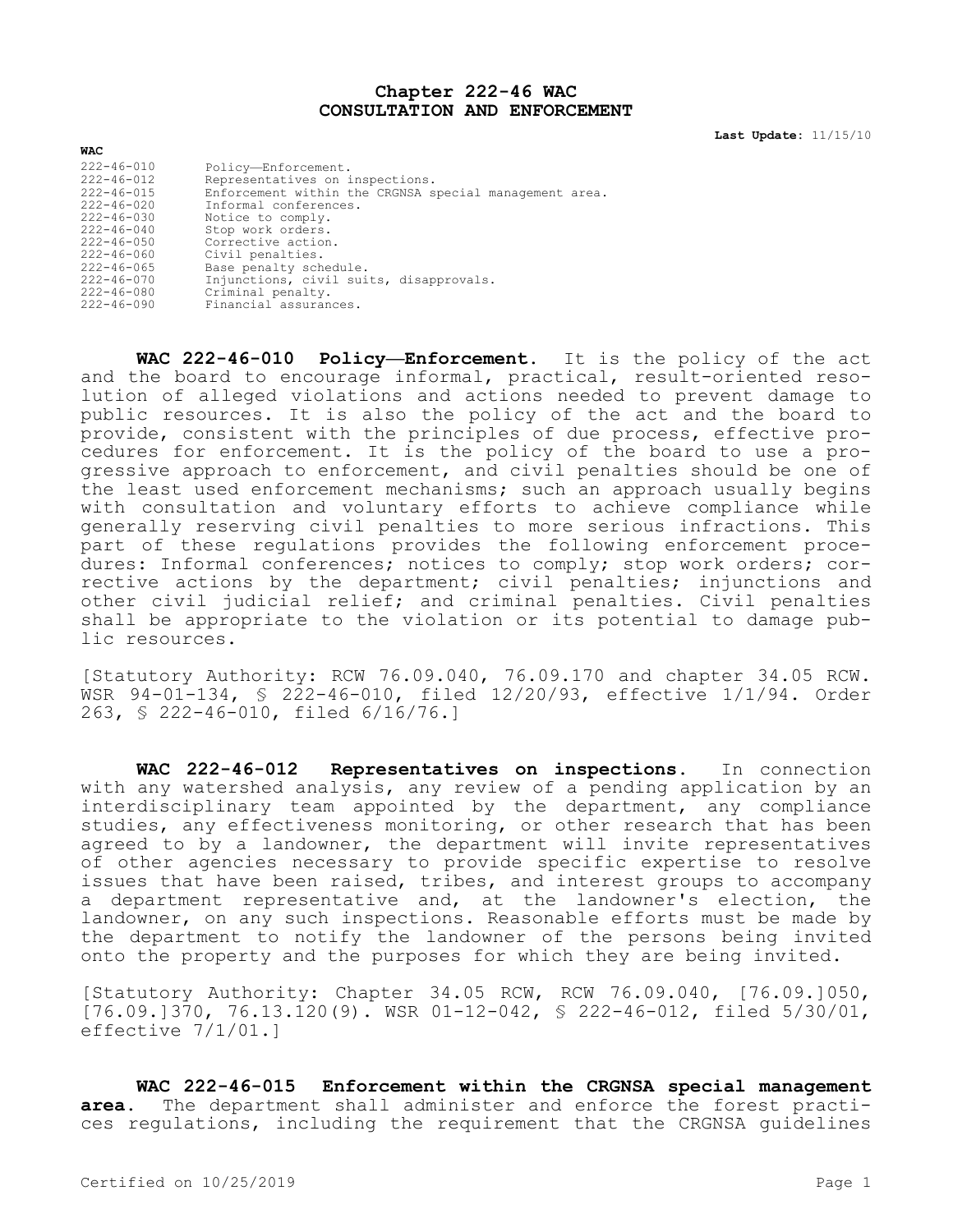apply to all forest practices in the SMA, in cooperation with the U.S. Forest Service and the Columbia River Gorge commission.

[Statutory Authority: RCW 76.09.040 and chapter 34.05 RCW. WSR 98-07-047, § 222-46-015, filed 3/13/98, effective 5/1/98.]

**WAC 222-46-020 Informal conferences.** (1) **Opportunity mandatory.**  The department shall afford the operator and/or a designated representative reasonable opportunities to discuss proposed enforcement actions at an informal conference prior to taking further enforcement action, unless the department determines that there may be imminent damages to the public resource. Informal conferences may be used at any stage in enforcement proceedings, except that the department may refuse to conduct informal conferences with respect to any matter then pending before the appeals board or a court.

(2) **Reports required.** Department personnel in attendance at informal conferences shall keep written notes of the date and place of the conference, the persons in attendance, the subject matter discussed, and any decisions reached with respect to further enforcement action. Copies of the conference notes shall be forwarded to the landowner and the timber owner.

(3) **Records available.** Copies of written notes shall be sent to each participant in the conference, be kept in the department files until one year after final action on the application involved, and be open to public inspection.

(4) **Local governmental entity conditions.** If the proposed enforcement actions involve conditions imposed pursuant to WAC 222-20-040(3), then the local governmental entity shall be involved in the informal conference.

[Statutory Authority: RCW 76.09.040. WSR 08-24-011, § 222-46-020, filed 11/21/08, effective 12/22/08. Statutory Authority: RCW 76.09.040, 76.09.170 and chapter 34.05 RCW. WSR 94-01-134, § 222-46-020, filed 12/20/93, effective 1/1/94. Statutory Authority: RCW 76.09.040 and chapter 34.05 RCW. WSR 93-12-001, § 222-46-020, filed 5/19/93, effective 6/19/93. Statutory Authority: RCW 76.09.040, 76.09.050 and 34.05.350. WSR 91-23-052, § 222-46-020, filed 11/15/91, effective 12/16/91; Order 263, § 222-46-020, filed 6/16/76.]

**WAC 222-46-030 Notice to comply.** If a violation, a deviation, material damage or potential for material damage to a public resource has occurred and the department determines that a stop work order is unnecessary, then the department shall issue and serve upon the operator and/or landowner a notice.

(1) The notice shall clearly set forth:

(a) **The specific** nature, extent, and time of failure to comply with the approved application; or identifying the damage or potential damage; and/or

(b) The relevant provisions of the Forest Practices Act or of the forest practices rules relating thereto;

(c) **The right** of the operator, landowner, or timber owner to a hearing before the department; and

(d) **The specific** course of action ordered by the department to be followed by the operator to correct such failure to comply and to prevent, correct and/or compensate for material damage to public resour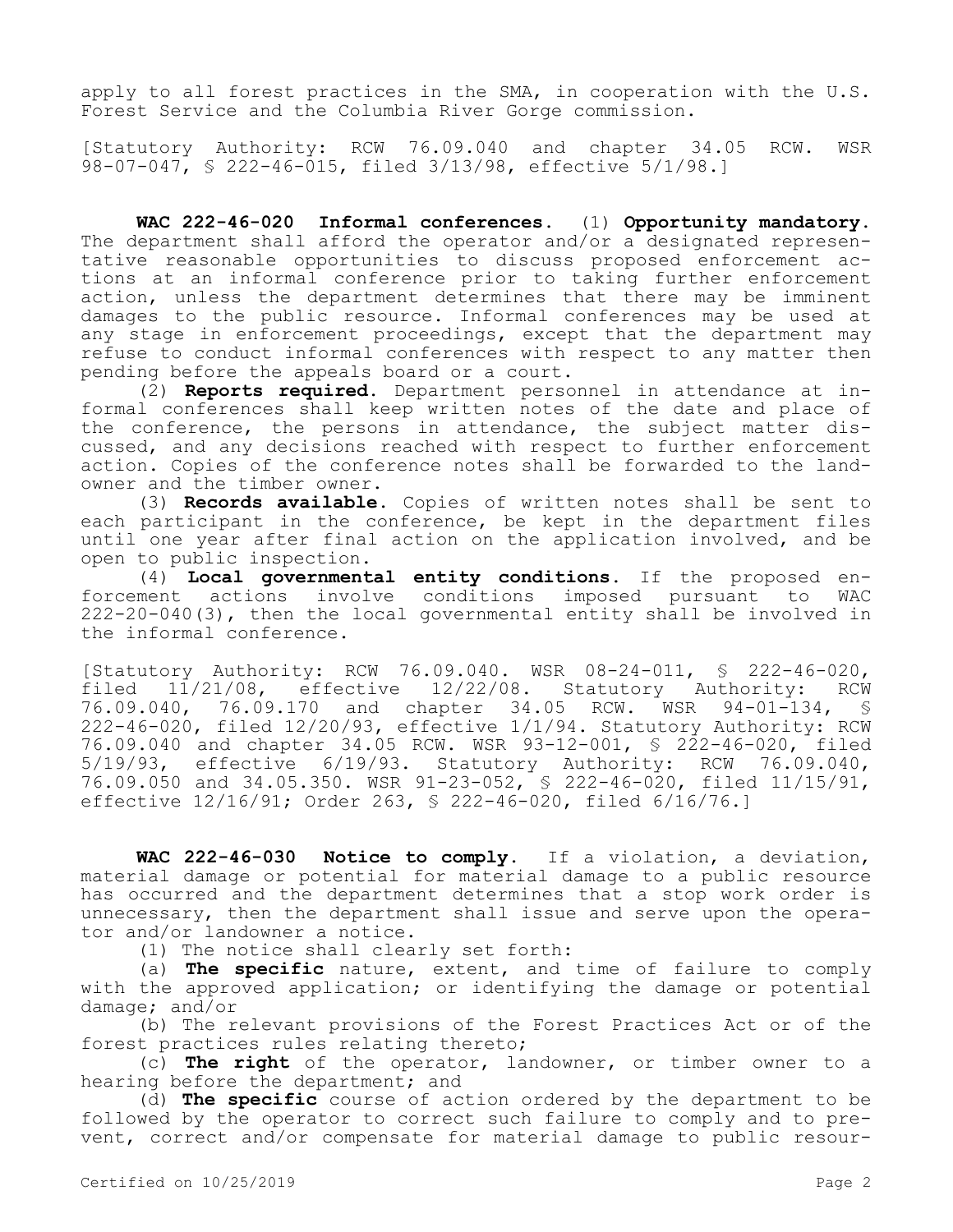ces which resulted from any violation, unauthorized deviation, or willful or negligent disregard for potential damage to a public resource; and/or those courses of action necessary to prevent continuing damage to public resources where the damage is resulting from the forest practices activities but has not resulted from any violation, unauthorized deviation, or negligence.

(2) **Local governmental entity conditions.** If the notice to comply involves a condition imposed pursuant to WAC 222-20-040(3), then the specific course of action ordered by the department shall include a requirement that the operator obtain approval of the local governmental entity of the action to be taken.

(3) **The department** shall mail a copy of the notice to comply to the forest landowner and the timber owner at the addresses shown on the application, showing the date of service upon the operator. The department shall also mail a copy to the local governmental entity if a condition imposed pursuant to WAC 222-20-040(3) is involved.

(4) **Such notice to comply shall become a final order** of the department: Provided, That no direct appeal to the appeals board will be allowed from such final order. Such operator shall undertake the course of action so ordered by the department unless, within fifteen days after the date of service of such notice to comply, the operator, forest landowner, or timber owner, shall request the department in writing to schedule a hearing. If so requested, the department shall schedule a hearing on a date not more than twenty days after receiving such request. The local governmental entity shall participate in the hearing if a condition imposed pursuant to WAC 222-20-040(3) is involved. Within ten days after such hearing, the department shall issue a final order either withdrawing its notice to comply or clearly setting forth the specific course of action to be followed by such operator. Such operator shall undertake the course of action so ordered by the department unless within thirty days after the date of receipt of such final order, the operator, forest landowner, or timber owner appeals such final order to the appeals board. No person shall be under any obligation under this section to prevent, correct, or compensate for any damage to public resources which occurs more than one year after the date of completion of the forest practices operations involved exclusive of reforestation, unless such forest practices were not conducted in accordance with forest practices rules: Provided, That this provision shall not relieve the forest landowner from any obligation to comply with forest practices rules pertaining to providing continuing road maintenance. No action to recover damages shall be taken under this section more than two years after the date the damage involved occurs.

[Statutory Authority: RCW 76.09.040. WSR 10-23-077, § 222-46-030, filed 11/15/10, effective 12/16/10; WSR 08-24-011, § 222-46-030, filed 11/21/08, effective 12/22/08. Statutory Authority: Chapter 34.05 RCW, RCW 76.09.040, [76.09.]050, [76.09.]370, 76.13.120(9). WSR 01-12-042, § 222-46-030, filed 5/30/01, effective 7/1/01. Statutory Authority: RCW 76.09.040 and chapter 34.05 RCW. WSR 97-24-091, § 222-46-030, filed 12/3/97, effective 1/3/98. Statutory Authority: RCW 76.09.040, 76.09.170 and chapter 34.05 RCW. WSR 94-01-134, § 222-46-030, filed 12/20/93, effective 1/1/94. Statutory Authority: RCW 76.09.040, 76.09.050 and 34.05.350. WSR 91-23-052, § 222-46-030, filed 11/15/91, effective 12/16/91; Order 263, § 222-46-030, filed 6/16/76.]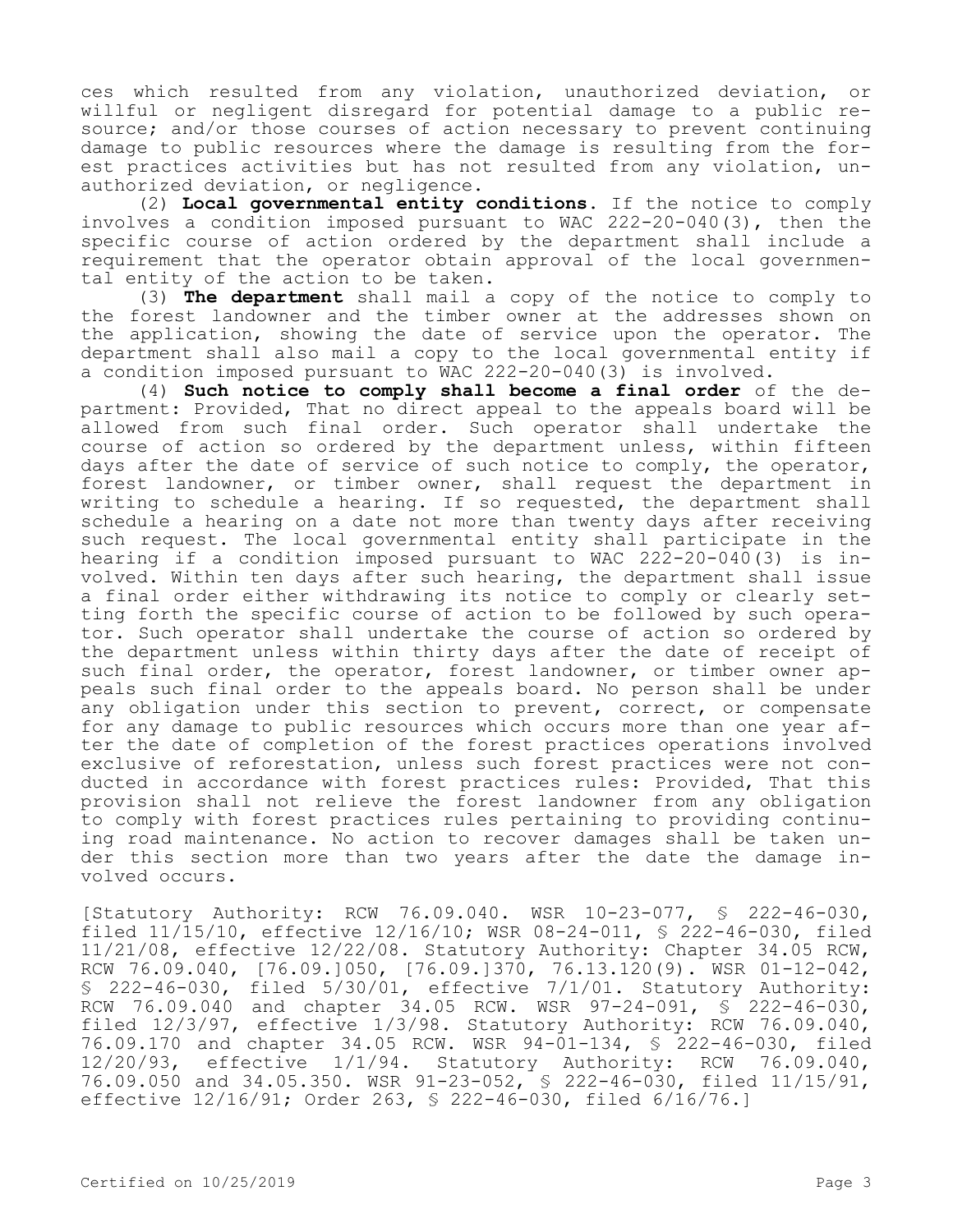**WAC 222-46-040 Stop work orders.** (1) **The department** shall have the authority to serve upon an operator a stop work order which shall be a final order of the department if:

(a) There is any violation of the provisions of the Forest Practices Act or these rules; or

(b) There is a deviation from the approved application; or

(c) Immediate action is necessary to prevent continuation of or to avoid material damage to a public resource.

(2) **The stop** work order shall set forth:

(a) The specific nature, extent, and time of the violation, deviation, damage, or potential damage;

(b) An order to stop all work connected with the violation, deviation, damage, or potential damage;

(c) The specific course of action needed to correct such violation or deviation or to prevent damage and to correct and/or compensate for damage to public resources which has resulted from any violation, unauthorized deviation, or willful or negligent disregard for potential damage to a public resource. The stop work order shall also set forth those courses of action necessary to prevent continuing damage to public resources where the damage is resulting from the forest practices activities but has not resulted from any violation, unauthorized deviation, or negligence. If the stop work order involves a condition imposed pursuant to WAC 222-20-040(3), then the specific course of action ordered by the department shall include a requirement that the operator obtain approval of the local governmental entity of the action to be taken.

(d) The stop work order shall also set forth the right of the operator to a hearing before the appeals board.

(3) The department shall immediately file a copy of such order with the appeals board and mail a copy thereof to the timber owner and forest landowner at the addresses shown on the application. The department shall also mail a copy to the local governmental entity if a condition imposed pursuant to WAC 222-20-040(3) is involved.

(4) The operator, timber owner, or forest landowner may commence an appeal to the appeals board within thirty days from the date of receipt of the order by the operator. If such appeal is commenced, a hearing shall be held not more than twenty days after copies of the notice of appeal were filed with the appeals board. Such proceeding shall be a contested case within the meaning of chapter 34.05 RCW.

(5) The operator shall comply with the order of the department immediately upon being served, but the appeals board if requested shall have authority to continue or discontinue in whole or in part the order of the department under such conditions as it may impose pending the outcome of the proceeding.

[Statutory Authority: RCW 76.09.040. WSR 10-23-077, § 222-46-040, filed 11/15/10, effective 12/16/10; WSR 08-24-011, § 222-46-040, filed 11/21/08, effective 12/22/08. Statutory Authority: Chapter 34.05 RCW, RCW 76.09.040, [76.09.]050, [76.09.]370, 76.13.120(9). WSR 01-12-042, § 222-46-040, filed 5/30/01, effective 7/1/01. Statutory Authority: RCW 76.09.040, 76.09.170 and chapter 34.05 RCW. WSR 94-01-134, § 222-46-040, filed 12/20/93, effective 1/1/94. Statutory Authority: RCW 76.09.040, 76.09.050 and 34.05.350. WSR 91-23-052, § 222-46-040, filed 11/15/91, effective 12/16/91; Order 263, § 222-46-040, filed 6/16/76.]

**WAC 222-46-050 Corrective action.** (1) **Normal time schedule.**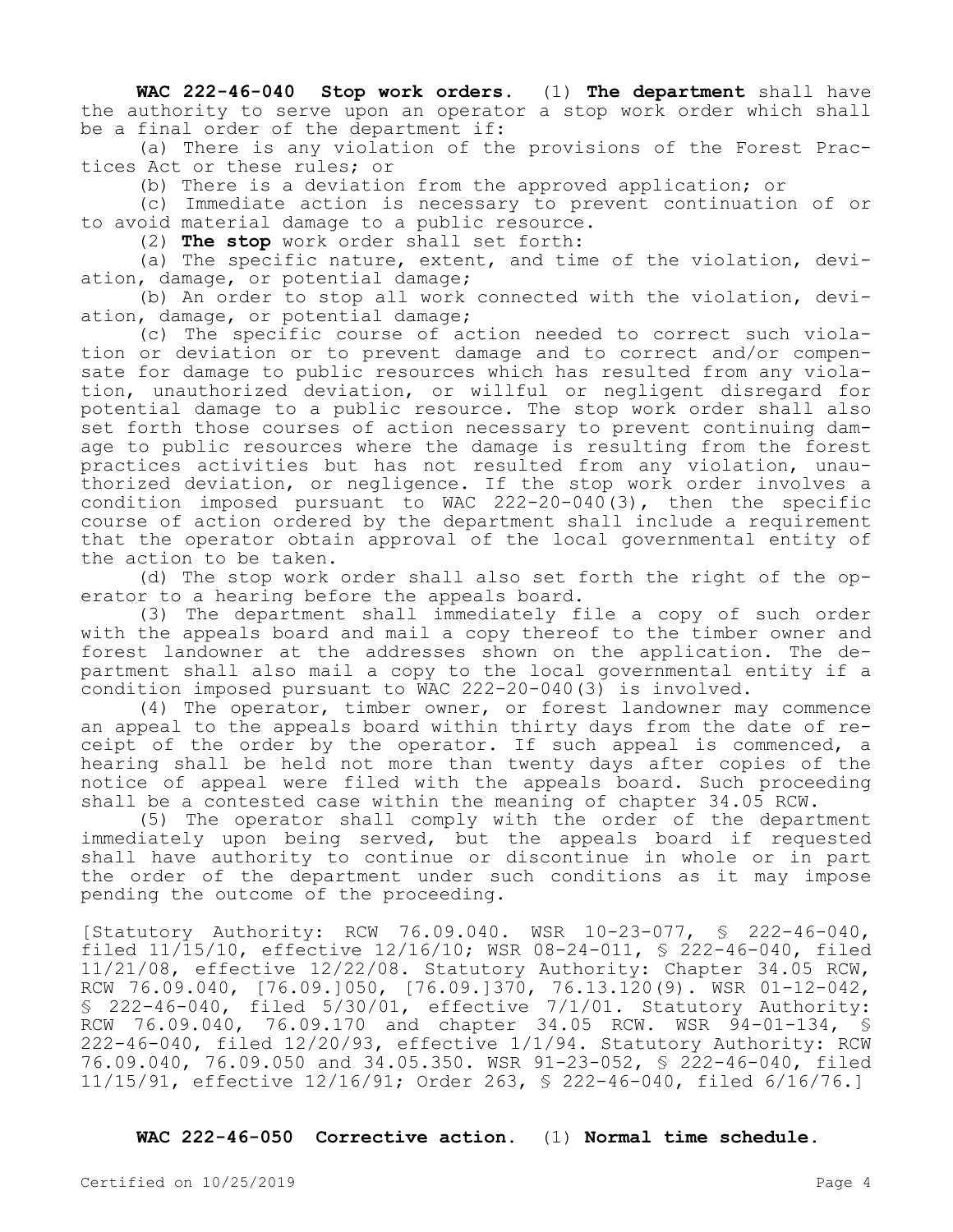(a) **Written notice.** If an operator fails to undertake and complete any course of action with respect to a forest practice, as required by a final order of the department or a final decision of the appeals board or any court pursuant to RCW 76.09.080 and 76.09.090 of the Forest Practices Act, the department may determine the cost thereof and give written notice of such cost to the operator, the timber owner and the owner of the forest land upon or in connection with which such forest practice was being conducted.

(b) **Failure to act.** If such operator, timber owner, or forest landowner fails within 30 days after such notice is given to undertake such course of action, or having undertaken such course of action fails to complete it within a reasonable time as set forth by the department, the department may expend any funds available to undertake and complete such course of action and such operator, timber owner, and forest landowner shall be jointly and severally liable for the actual, direct cost thereof, but in no case more than the amount set forth in the notice from the department.

(c) **Failure to pay.** If not paid within 60 days after the department completes such course of action and notifies such forest landowner in writing of the amount due, such amount shall become a lien on such forest land and the department may collect such amount in the same manner provided in chapter 60.04 RCW for mechanics' liens.

(2) **Immediate corrective action.** When the operator has failed to obey a stop work order issued under the provisions of RCW 76.09.080, the department may take immediate action to prevent continuation of or avoid material damage to public resources. If a final order or decision fixes liability with the operator, timber owner, or forest landowner, they shall be jointly and severally liable for such emergency costs which may be collected in the manner provided for in RCW 76.09.120.

[Order 263, § 222-46-050, filed 6/16/76.]

**WAC 222-46-060 Civil penalties.** (1) **Amount of penalty.** Every person who violates any provisions of RCW 76.09.010 through 76.09.280 or of the forest practices rules adopted pursuant thereto, or who converts forest land to a use other than commercial timber operation within three years after completion of the forest practice without the consent of the county, city, or town, shall be subject to a penalty in an amount of not more than ten thousand dollars for each such violation. Each and every such violation shall be a separate and distinct violation. In case of a failure to comply with a stop work order, every day's continuance thereafter shall be a separate and distinct violation.

(2) **Penalty assessments** shall consider the following:

(a) Repairability of the adverse effect from the violation;

(b) Whether the violation of the act or rules was intentional;

(c) Cooperation with the department;

(d) Previous violation history;

(e) Severity of the impact or the potential for material damage to public resources; and

(f) The extent to which a penalty to be imposed on a forest landowner for a forest practices violation committed by another should be reduced because the owner was unaware of the violation and did not receive substantial economic benefits from the violation.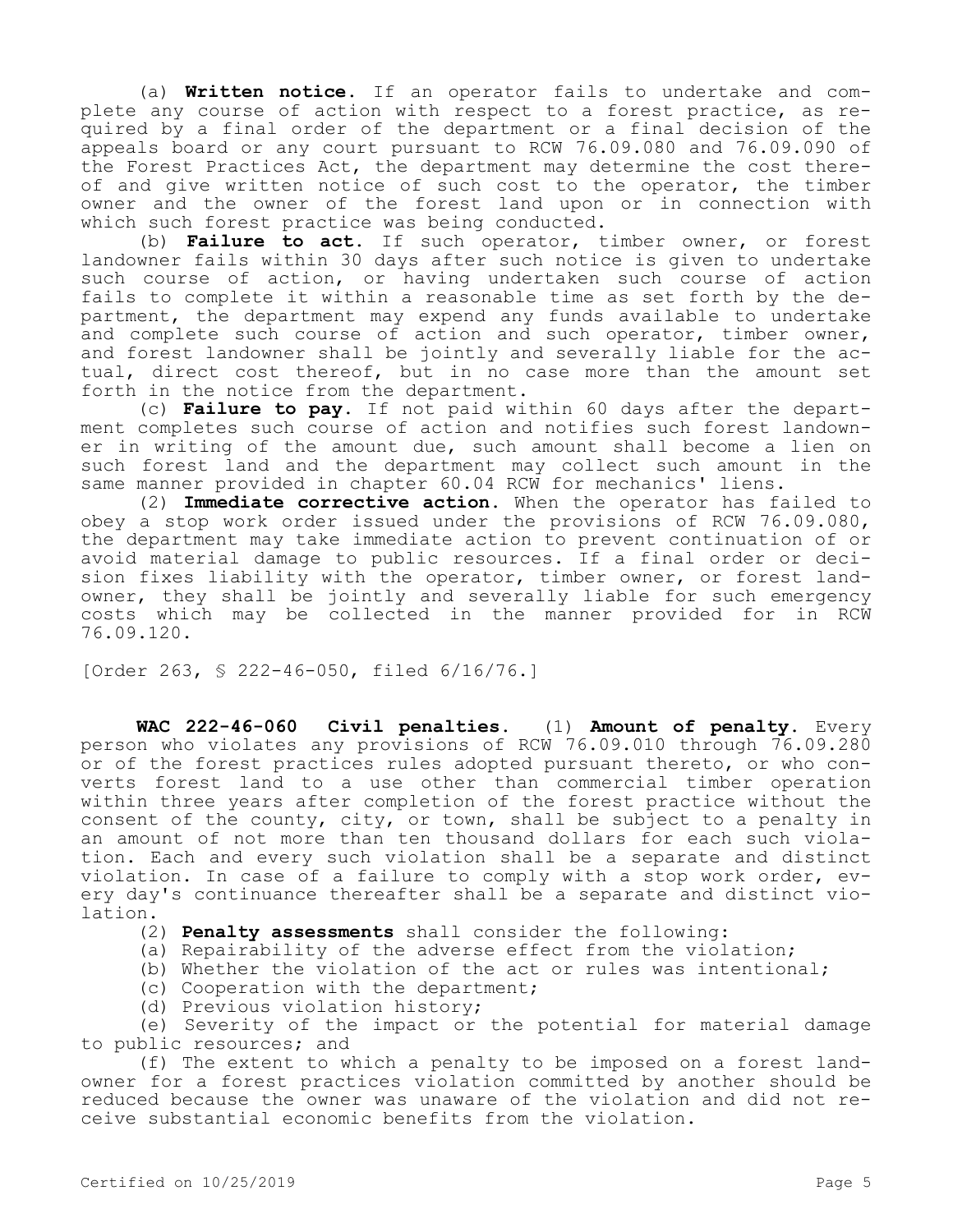(3) **Calculation of penalty.** The department shall evaluate any violation to determine if a civil penalty is warranted. When penalties are to be assessed they shall be calculated using the following process:

(a) Determine the base penalty; see WAC 222-46-065.

(b) The penalty may be adjusted using factors specific to the incident and the site. The following additional factors will be independently considered and added to the base penalty to calculate the civil penalty:

(i) Repairability:

Repairability shall be based on the length of time natural restoration or implementation of a restoration plan will take and whether repair can be achieved. The penalty will be substantially increased when natural restoration will not occur within three years and the damage cannot be effectively corrected. For this factor, up to double the base penalty may be added to the penalty.

(ii) Intention:

In making a determination of intent, the department shall consider, but not be limited to, the following considerations: The foreseeability of the violation; whether precautions were taken to avoid the violation; whether an informal conference or enforcement action was served on the violator prior to the violation. For this factor, up to double the base penalty may be added to the penalty.

(iii) Cooperation:

The department shall consider whether the violator did or did not make any attempt to correct the problem. Timeliness of action(s) and/or ignoring or evading agency contacts or directives shall determine if the penalty shall be increased. For this factor, up to double the base penalty may be added to the penalty.

(iv) Previous violation(s):

The department shall consider whether the violator has previous violations of a forest practices rule or regulation as documented in an enforcement action. The department may consider company organizations and assignment of operational responsibilities when evaluating previous violations. A history of violations with adverse impacts or potential for adverse impacts or that shows a pattern of ignoring the rules or the act, shall result in a substantially larger penalty.

Enforcement actions for the purposes of this section shall include notices to comply, stop work orders, civil penalties, and criminal citations when those enforcement actions are associated with forest practices violations. For this factor, up to quadruple the base penalty may be added to the penalty.

(v) Severity:

The department shall adjust the penalty based on the extent and magnitude of the damage or potential damage to public resources. For this factor, up to quadruple the base penalty may be added to the penalty.

(vi) Landowner involvement:

If in the opinion of the department, the landowner exercised reasonable prudence in the development of timber sale contracts or supervision of the forest practices operations, was unaware of the forest practices violation, and the landowner received no substantial economic benefit from the violation, then the landowner generally would not be assessed a civil penalty.

(c) In accordance with RCW 76.09.170, the penalty may not exceed ten thousand dollars for each and every violation.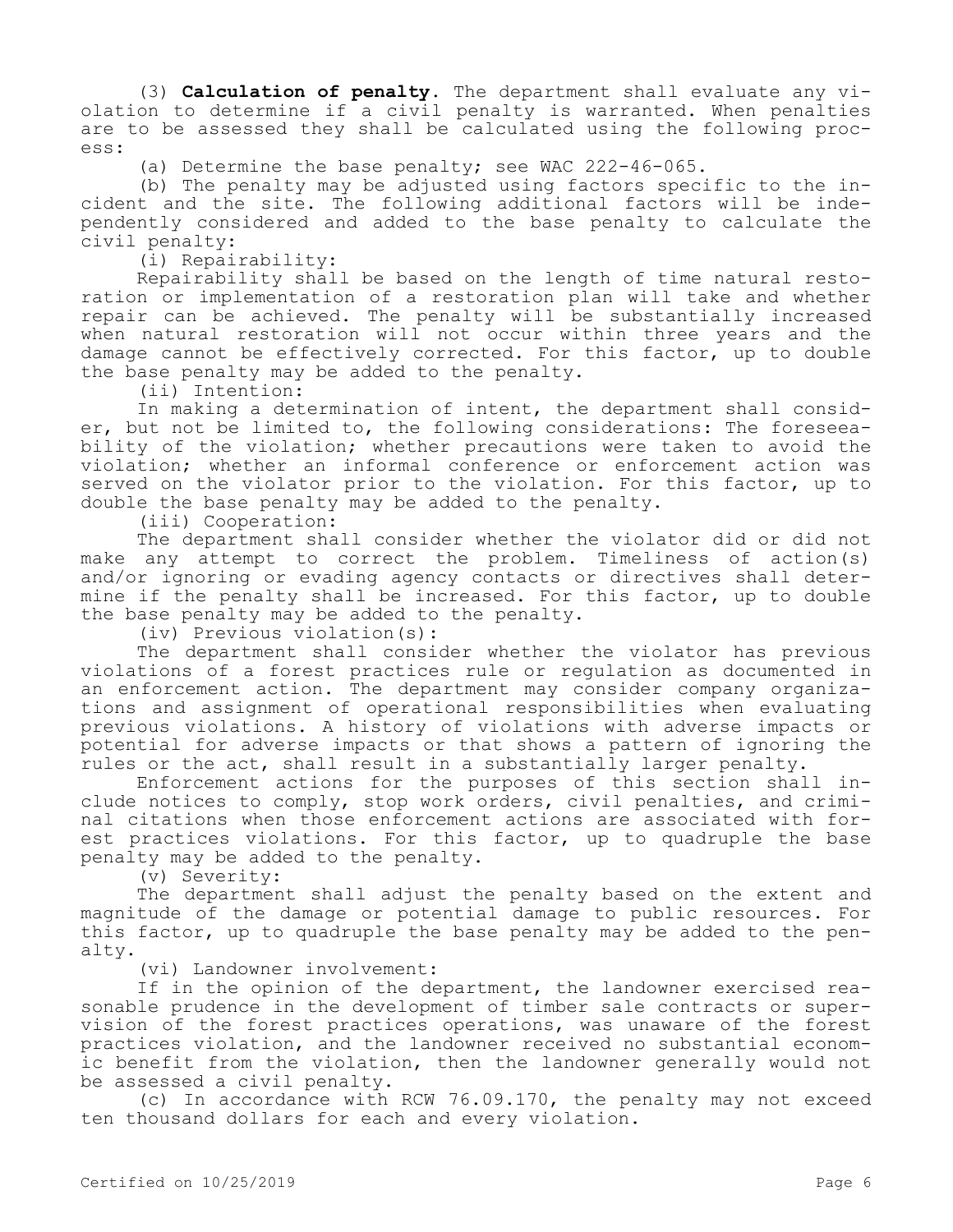(d) The department shall determine whether all or a portion of the penalty should be assessed against the operator, landowner, and/or timber owner. The department should consider the responsible party, the degree of control, the sophistication of the party and whether different parties conducted different violations.

(4) **Other participants.** Every person who through an act of commission or omission procures, aids or abets in the violation shall be considered to have violated the provisions of this section and shall be subject to the penalty provided for in this section.

(5) **Government employees.** No penalty shall be imposed under this section upon any governmental official, an employee of any governmental department, agency, or entity, or a member of any board created by the act for any act or omission in his/her duties in the administration of the act or of these rules.

(6) **Written notice.** The penalty shall be imposed by a notice in writing, either by certified mail with return receipt requested or by personal service, to the person incurring the same from the department describing the violation with reasonable particularity.

(7) **Remission or mitigation.** Within fifteen days after the notice is received, the person incurring the penalty may apply in writing to the supervisor of the department or his or her designee for the remission or mitigation of such penalty. Upon receipt of the application, the department may remit or mitigate the penalty upon whatever terms the department in its discretion deems proper: Provided, That the department deems such remission or mitigation to be in the best interests of carrying out the purposes of the act. The department shall have authority to ascertain the facts regarding all such applications in such reasonable manner and under such rules as they may deem proper. The reviewer may reduce, dismiss or not change the civil penalty.

(8) **Right of appeal.** Any person incurring any penalty hereunder may appeal the same to the appeals board. Such appeals shall be filed within thirty days after the date of receipt of the penalty unless an application for remission or mitigation is made to the department. When such an application for remission or mitigation is made, such appeals shall be filed within thirty days of receipt of notice from the department setting forth the disposition of the application for remission or mitigation. Concurrently with the filing of any appeal to the appeals board as provided in this section, the appellant shall file a copy of the appeal with the department region from which the penalty was issued and a copy with the office of the attorney general.

(9) **Penalties due.** The penalty imposed under this section shall become due and payable thirty days after receipt of a notice imposing the same unless application for remission or mitigation is made or an appeal is filed. When such an application for remission or mitigation is made, any penalty incurred under this section shall become due and payable thirty days after receipt of notice setting forth the disposition of such application unless an appeal is filed from such disposition. Whenever an appeal of the penalty incurred is filed, the penalty shall become due and payable only upon completion of all administrative and judicial review proceedings and the issuance of a final order or decision confirming the penalty in whole or in part.

(10) **Enforcement.** If the amount of any penalty is not paid to the department within thirty days after it becomes due and payable, the attorney general, upon the request of the department, shall bring an action in the name of the state of Washington in the superior court of Thurston county or of any county in which such violator may do business, to recover such penalty, interest, costs, and attorneys' fees.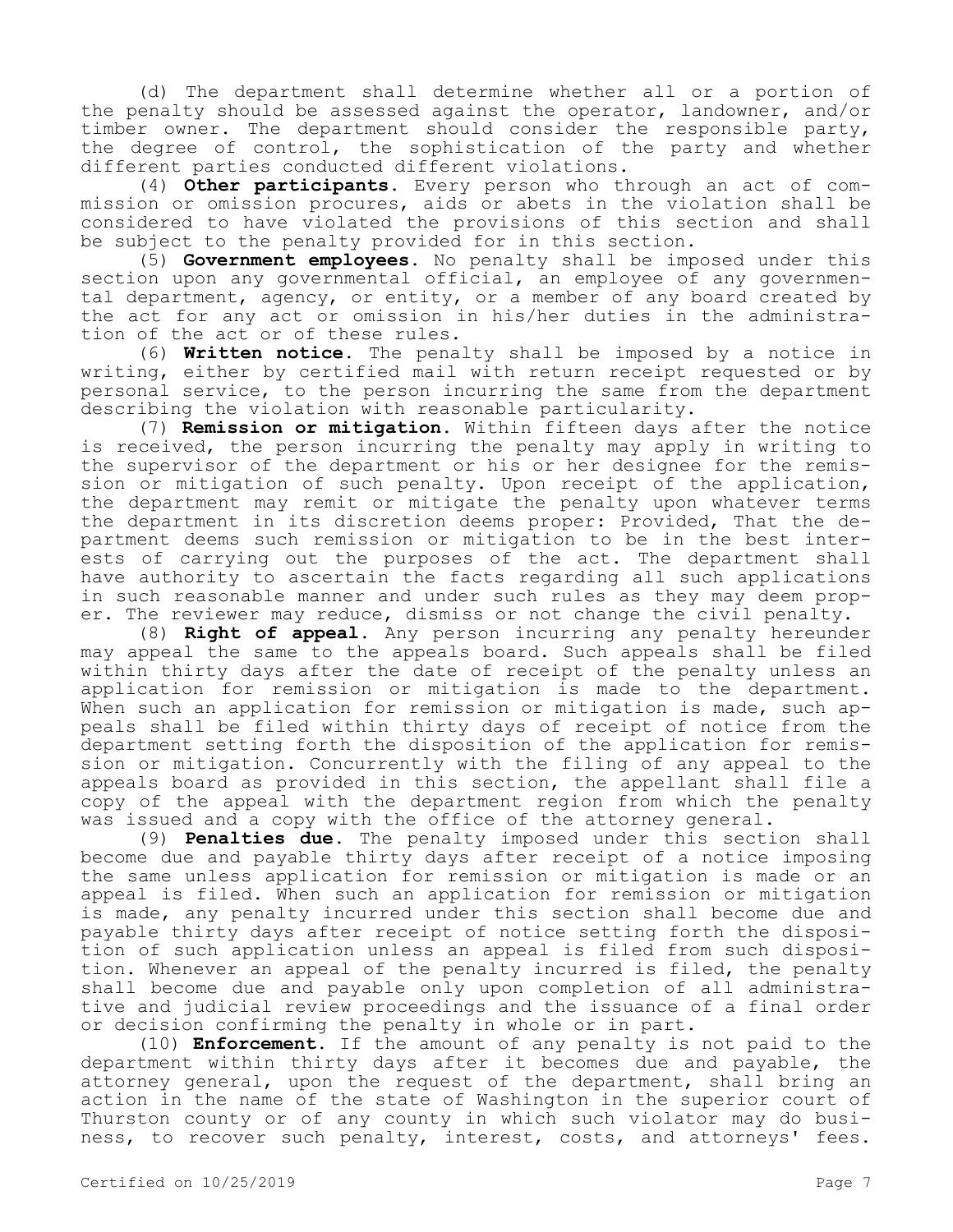In all such actions the procedure and rules of evidence shall be the same as an ordinary civil action except as otherwise provided in the Forest Practices Act. In addition to or as an alternative to seeking enforcement of penalties in superior court, the department may bring an action in district court as provided in Title 3 RCW, to collect penalties, interest, costs, and attorneys' fees.

(11) **Liens.** Penalties imposed under this section for violations associated with a conversion to a use other than commercial timber operation shall be a lien upon the real property of the person assessed the penalty. The department may collect such amounts in the same manner provided in chapter 60.04 RCW for mechanics' liens.

(12) Any person incurring a penalty is also responsible for the payment of all costs and attorneys' fees incurred with the penalty as well as interest accruing on the unpaid penalty amount.

[Statutory Authority: RCW 76.09.040. WSR 10-23-077, § 222-46-060, filed 11/15/10, effective 12/16/10; WSR 08-24-011, § 222-46-060, filed 11/21/08, effective 12/22/08. Statutory Authority: Chapter 34.05 RCW, RCW 76.09.040, [76.09.]050, [76.09.]370, 76.13.120(9). WSR 01-12-042, § 222-46-060, filed 5/30/01, effective 7/1/01. Statutory Authority: RCW 76.09.040, 76.09.170 and chapter 34.05 RCW. WSR 94-01-134, S 222-46-060, filed 12/20/93, effective 1/1/94; Order 263, § 222-46-060, filed 6/16/76.]

**WAC 222-46-065 Base penalty schedule.** All other WAC or RCW violations not specifically mentioned in this list shall have a base penalty of five hundred dollars.

Violations of the following shall have a base penalty of two thousand dollars:

| <b>Statute or Rule</b>                            | <b>Description</b>                                                                                                            |
|---------------------------------------------------|-------------------------------------------------------------------------------------------------------------------------------|
| WAC 222-20-010<br>RCW 76.09.050                   | Operation without an approved<br>forest practices application/<br>notification.                                               |
| WAC 222-20-010<br>RCW 76.09.060                   | Willful misrepresentation of<br>information on the forest practices<br>application/notification.                              |
| WAC 222-20-050<br>RCW 76.09.060                   | Conversion of land without consent<br>of the county, city or town.                                                            |
| WAC 222-20-040<br>WAC 222-20-060<br>RCW 76.09.060 | Significant, in the opinion of the<br>department, deviation from an<br>approved forest practices<br>application/notification. |

[Statutory Authority: RCW 76.09.040, 76.09.170 and chapter 34.05 RCW. WSR 94-01-134, § 222-46-065, filed 12/20/93, effective 1/1/94.]

**WAC 222-46-070 Injunctions, civil suits, disapprovals.** (1) **The department** may take any necessary action to enforce any final order or final decision.

(2)(a) The department may disapprove any forest practices application or notification submitted by any person who has failed to comply with a final order or decision as set forth in RCW 76.09.080, 76.09.090, or 76.09.110, or has failed to pay any civil penalties as provided in RCW 76.09.170. This disapproval will last for up to one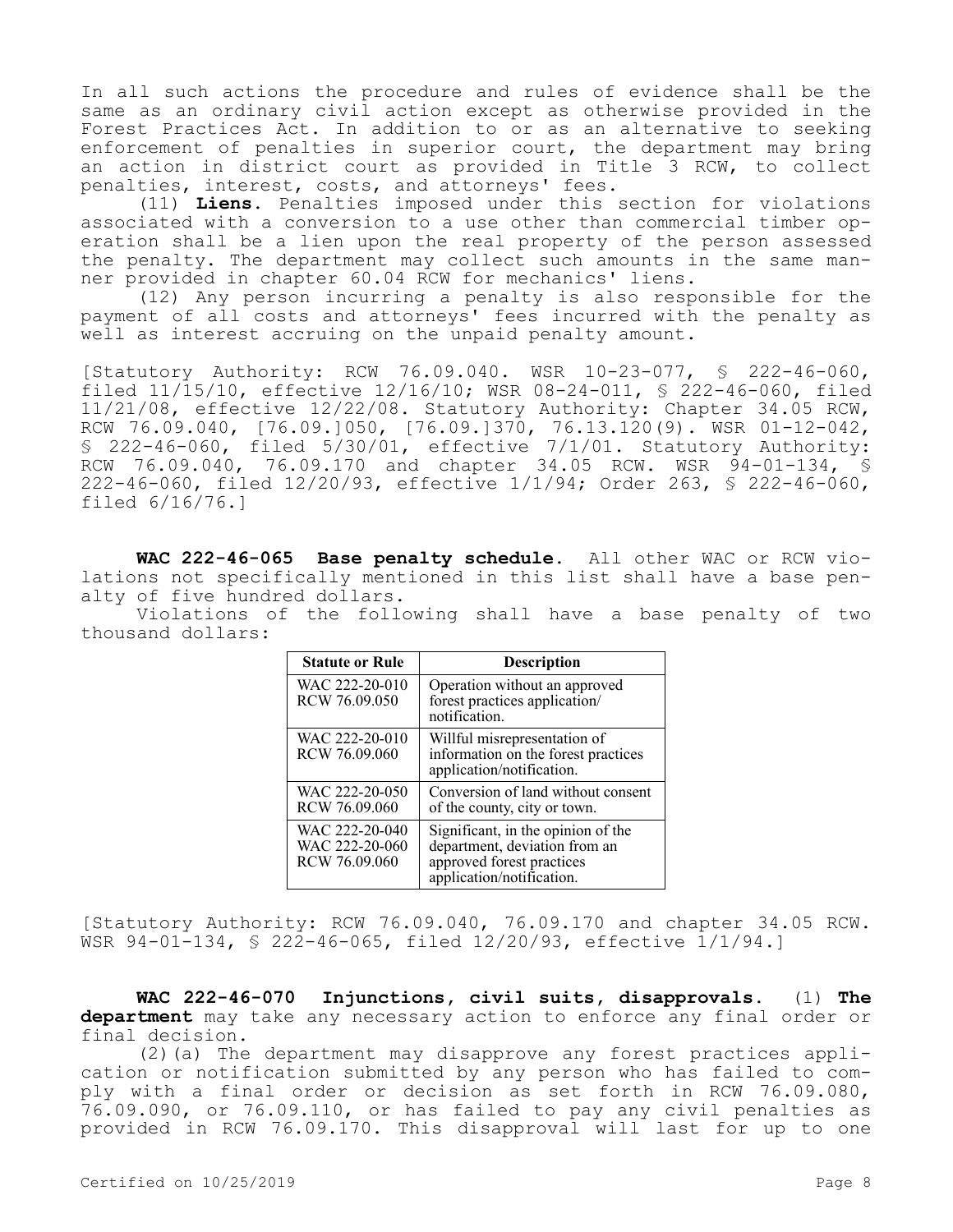year from the issuance of a notice of intent to disapprove notifications and applications under this section, or until the violator pays all outstanding civil penalties and complies with all validly issued and outstanding notices to comply and stop work orders, whichever is longer.

(b) For purposes of this subsection, "validly issued" means a stop work order or notice to comply for which no appeal or request for hearing has been filed; or if appealed, it has not been declared invalid by a final order or decision and all appeals are exhausted.

(c) The department shall provide written notice of its intent to disapprove future applications or notifications, and shall forward copies of such notice to any affected landowner, timber owner or operator. The disapproval period shall run from thirty days following the date of actual notice or from the date all appeals, if any, have been exhausted.

(d) Any person provided notice of intent to disapprove an application or notification may seek review from the appeals board within thirty days of the date of notice.

(e) While the notice of intent to disapprove is in effect, the violator(s) may not serve as a person in charge of, be employed by, manage, or otherwise participate to any degree in forest practices.

(3) **A county** may bring injunctive, declaratory, or other actions for enforcement for forest practices activities within its jurisdiction in the superior court as provided by law against the department, the forest landowner, timber owner or operator to enforce the forest practices regulations or any final order of the department or the appeals board. No civil or criminal penalties shall be imposed for past actions or omissions if such actions or omissions were conducted pursuant to an approval or directive of the department. A county may not commence injunctions, declaratory actions, or other actions for enforcement under this subsection unless the department fails to take appropriate actions after ten days' written notice to the department by the county of a violation of the forest practices rules or final orders of the department or the appeals board.

[Statutory Authority: RCW 76.09.040. WSR 10-23-077, § 222-46-070, filed 11/15/10, effective 12/16/10; WSR 08-24-011, § 222-46-070, filed 11/21/08, effective 12/22/08. Statutory Authority: Chapter 34.05 RCW, RCW 76.09.040, [76.09.]050, [76.09.]370, 76.13.120(9). WSR 01-12-042, § 222-46-070, filed 5/30/01, effective 7/1/01. Statutory Authority: RCW 76.09.040, 76.09.170 and chapter 34.05 RCW. WSR 94-01-134, § 222-46-070, filed 12/20/93, effective 1/1/94; Order 263, § 222-46-070, filed 6/16/76.]

**WAC 222-46-080 Criminal penalty.** In addition to the penalties imposed pursuant to RCW 76.09.170 of the act, any person who conducts any forest practice or knowingly aids or abets another in conducting any forest practice in violation of any provisions of RCW 76.09.010 through 76.09.280 or 90.48.420, or these regulations, shall be guilty of a gross misdemeanor and upon conviction thereof shall be punished by a fine of not less than \$100.00 nor more than \$1,000.00, or by imprisonment for a term of not more than 1 year or by both fine and imprisonment for each separate violation. Each day upon which violation occurs shall constitute a separate violation.

[Order 263, § 222-46-080, filed 6/16/76.]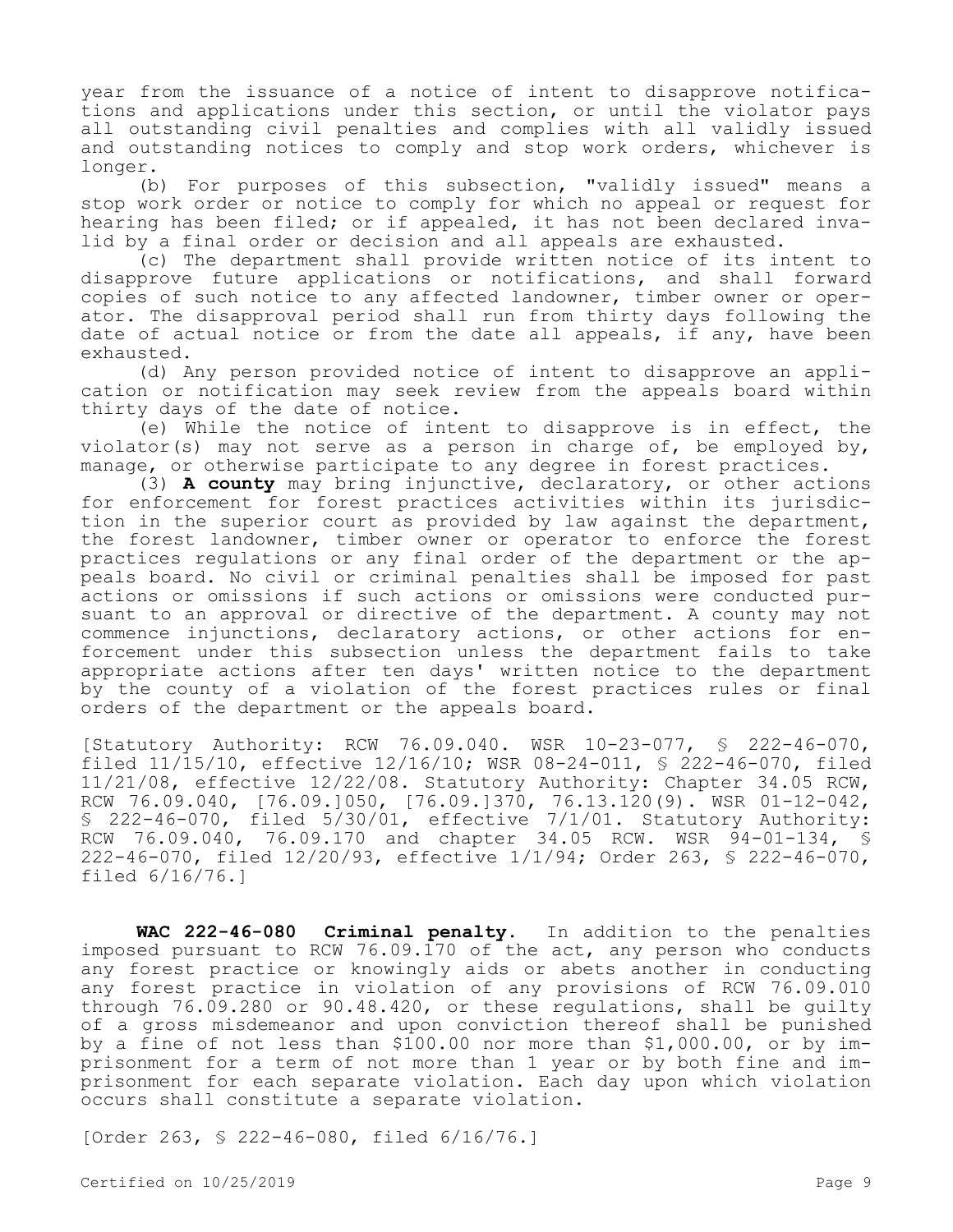**WAC 222-46-090 Financial assurances.** (1) The purpose in requiring financial assurances is to ensure that the landowner or operator has sufficient resources to cover any penalties and mitigation measures, which might be assessed.

(2) The department may require financial assurance prior to the conduct of any further forest practices from an operator or landowner who within the preceding three-year period has:

(a) Operated without an approved forest practices application, other than an unintentional operation in connection with an approved application outside the approved boundary of such an application;

(b) Continued to operate in breach of, or failed to comply with, the terms of an effective stop work order or notice to comply; or

(c) Failed to pay any civil or criminal penalty.

(3) The department must deny any application or notification for failure to submit financial assurances as required.

(4) In deciding whether to require financial assurances, the department shall consider:

(a) The organizational size of the operator or landowner;

(b) Whether the violation was self-reported;

(c) The cooperation exhibited when the violation was discovered; and

(d) Any other factors the department believes indicate that financial assurances are, or are not, warranted.

(5) When the department determines that a financial assurance is required, a notice will be issued to the landowner or operator with violations listed above. The notice cannot be appealed. The financial assurances will be required with all future forest practices activities submitted within the time frame indicated in the notice. The notice shall include the following:

(a) A reference to subsection (6) of this section which identifies the criteria for establishing the amount of the financial assurance;

(b) The types of financial assurance which can be submitted;

(c) The time period during which financial assurances will be required with every future application or notification;

(d) A statement that the department must deny any application or notification from a landowner or operator who submits an application or notification without their required financial assurance;

(e) A statement that an application or notification can be appealed pursuant to RCW 76.09.205, and the requirement to submit financial assurances may be challenged at that time.

(6) The amount shall be set by the department within 10 days of receipt of a Class III or IV application, or within 3 days of receipt of a Class II notification. Applicants who have been notified of a financial assurance requirement are encouraged to use the early review process for applications outlined in WAC 222-20-090. In establishing the amount of the financial assurances to be required, the department shall begin with the following base amounts:

Class II Notifications - \$10,000 Class III Applications - \$30,000 Class IV General Applications - \$20,000 Class IV Special Applications - \$50,000

The base amounts listed above are based on an estimate of the potential for civil penalties, fees and required mitigation that could result from noncompliance with forest practices rules and department directives on forest practices applications or notifications of that